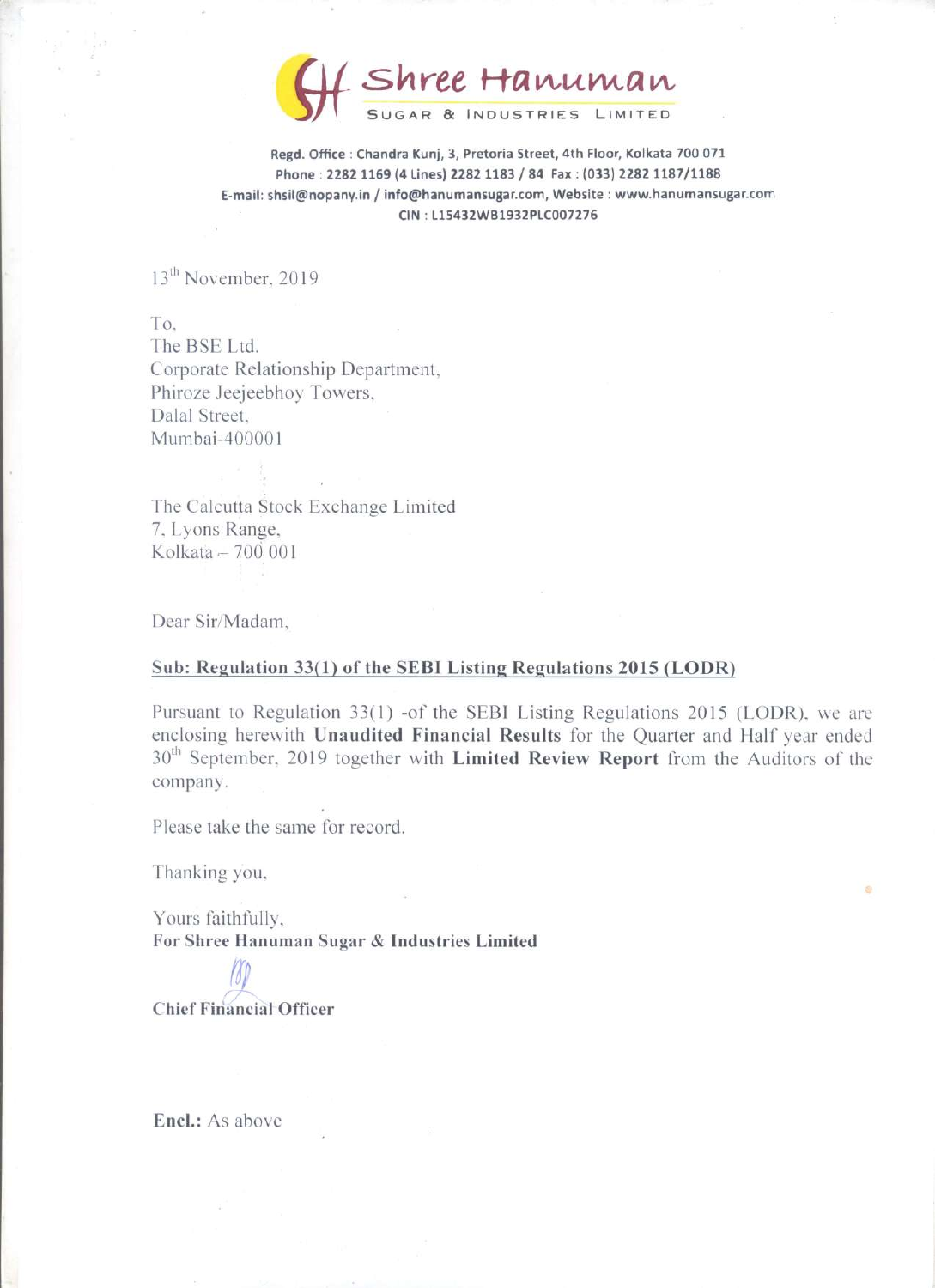

# Regd. Office : Chandra Kunj, 3, Pretoria Street, 4th Floor, Kolkata 700 071 Phone : 2282 1169 (4 Lines) 2282 1183 / 84 Fax : (033) 2282 1187/1188 E-mail: shsil@nopany.in / info@hanumansugar.com, Website : www. hanumansugar.com **Shree** H<br>
Sugar & IND<br>
Regd. Office : Chandra Kunj, 3, Pretc<br>
Phone : 2282 1169 (4 Lines) 2282 1<br>
E-mail: shsil@nopany.in / info@hanumansu<br>
CIN : L15432WE CIN : L15432WB1932PLC007276 Regd. Office : Chandra Kunj, 3, Preto<br>
Regd. Office : Chandra Kunj, 3, Preto<br>
Phone : 2282 1169 (4 Lines) 2282 1<br>
E-mail: shsil@nopany.in / info@hanumansu<br>
CIN : L15432WE<br>
Unaudited Financial Results for the quarter **SAYCE**<br>
Regd. Office : Chandra Kunj, 3, Preto<br>
Phone : 2282 1169 (4 Lines) 2282 1<br>
E-mail: shsil@nopany.in / info@hanumansu<br>
CIN : L15432WE<br>
Unaudited Financial Results for the quarter<br>
PARTI

|                                                                                                | Shree Hanuman<br>SUGAR & INDUSTRIES LIMITED |                  |                  |                  |                |                                 |
|------------------------------------------------------------------------------------------------|---------------------------------------------|------------------|------------------|------------------|----------------|---------------------------------|
|                                                                                                |                                             |                  |                  |                  |                |                                 |
|                                                                                                |                                             |                  |                  |                  |                |                                 |
|                                                                                                |                                             |                  |                  |                  |                |                                 |
|                                                                                                |                                             |                  |                  |                  |                |                                 |
|                                                                                                |                                             |                  |                  |                  |                |                                 |
|                                                                                                |                                             |                  |                  |                  |                |                                 |
|                                                                                                |                                             |                  |                  |                  |                |                                 |
|                                                                                                |                                             |                  |                  |                  |                |                                 |
|                                                                                                |                                             |                  |                  |                  |                |                                 |
|                                                                                                |                                             |                  |                  |                  |                |                                 |
|                                                                                                |                                             |                  |                  |                  |                |                                 |
|                                                                                                |                                             |                  |                  |                  |                |                                 |
|                                                                                                |                                             |                  |                  |                  |                |                                 |
|                                                                                                |                                             |                  |                  |                  |                |                                 |
| Regd. Office: Chandra Kunj, 3, Pretoria Street, 4th Floor, Kolkata 700 071                     |                                             |                  |                  |                  |                |                                 |
| Phone: 2282 1169 (4 Lines) 2282 1183 / 84 Fax: (033) 2282 1187/1188                            |                                             |                  |                  |                  |                |                                 |
|                                                                                                |                                             |                  |                  |                  |                |                                 |
| E-mail: shsil@nopany.in / info@hanumansugar.com, Website : www.hanumansugar.com                |                                             |                  |                  |                  |                |                                 |
|                                                                                                | CIN: L15432WB1932PLC007276                  |                  |                  |                  |                |                                 |
|                                                                                                |                                             |                  |                  |                  |                |                                 |
|                                                                                                |                                             |                  |                  |                  |                |                                 |
| Unaudited Financial Results for the quarter and half year ended 30th September, 2019<br>PART I |                                             |                  |                  |                  |                | Rs. in Lacs                     |
|                                                                                                |                                             | 3 Months ended   |                  | 6 Months ended   |                | Year ended                      |
|                                                                                                | 30.09.2019                                  | 30.06.2019       | 30.09.2018       | 30.09.2019       | 30.09.2018     | 31.03.2019                      |
| (Refer Notes below)<br>Income from Operations                                                  | (Unaudited)                                 | (Unaudited)      | (Unaudited)      | (Unaudited)      | (Unaudited)    | (Audited)                       |
| a) Net Sales/Income from Operations                                                            |                                             |                  |                  |                  |                |                                 |
| b) Other Operating Income<br>Total revenue from Operations [1(a) + 1(b)]                       |                                             |                  |                  |                  | 41.57<br>41.57 |                                 |
| Other Income<br>Total Income (1+2)                                                             | 4.28<br>4.28                                |                  |                  | 4.28             |                | 129.23                          |
| Expenses                                                                                       |                                             |                  |                  | 4.28             | 41.57          | 129.23                          |
| a) Cost of Materials Consumed                                                                  |                                             |                  |                  |                  |                |                                 |
|                                                                                                |                                             |                  |                  |                  |                |                                 |
| b) Purchases of stock-in-trade<br>c) Changes in Inventories of finished goods,                 |                                             |                  | 4.56             |                  |                | 4.56                            |
| work-in-progress and stock-in-trade                                                            |                                             |                  |                  |                  | 4.56           |                                 |
| d) Employee benefits expenses<br>e) Finance Costs                                              | 13.27                                       | 24.01            | 7.84             | 37.28            | 27.03          | 113.41                          |
| f) Other expenses<br>Total Expenses [4(a) + 4(f)]                                              | 9.67<br>22.94                               | 14.80<br>38.81   | 52.38<br>64.78   | 24.47<br>61.75   | 66.95<br>98.54 | 90.73                           |
| Profit/(Loss) before exceptional items and<br>Exceptional Item                                 | (18.66)                                     | (38.81)          | (64.78)          | (57.47)          | (56.97)        | 208.70<br>(79.47)               |
| Profit/(Loss) before tax (5-6)                                                                 | (18.66)                                     | (38.81)          | (64.78)          | (57.47)          | (56.97)        | (79.47)                         |
| Tax expense<br>Net Profit/(Loss) for the period from                                           | (18.66)                                     | (38.81)          | (64.78)          |                  | (56.97)        | (79.47)                         |
| continuing Operation (7-8)                                                                     |                                             |                  |                  | (57.47)          |                |                                 |
| 10 Profit (loss) from discontinued operations before<br>Tax expense of discontinued operations |                                             |                  |                  |                  |                |                                 |
| Net profit (loss) from discontinued operation<br>13 Total profit (loss) for period (9+12)      | (18.66)                                     | (38.81)          | (64.78)          | (57.47)          |                |                                 |
| 14 Other comprehensive income net of taxes                                                     |                                             |                  |                  |                  | (56.97)        |                                 |
| Total Comprehensive Income for the period<br>15 (13+14) (Comprising Profit/(Loss) and othe     |                                             |                  |                  |                  |                |                                 |
| Paid-up equity share capital (Equity Shares of<br>Rs. 10/- each)                               | 1,850.00                                    | 1,850.00         | 1,850.00         | 1,850.00         | 1,850.00       |                                 |
| 16 Reserves excluding Revaluation Reserves                                                     |                                             |                  |                  |                  |                | (79.47)<br>1,850.00<br>6.311.64 |
| 17. Earnings per share (before extraordinary items)<br>(of Rs. 10/- each) (not annualised):    |                                             |                  |                  |                  |                |                                 |
| (a) Basic<br>(b) Diluted                                                                       | (0.10)<br>(0.10)                            | (0.21)<br>(0.21) | (0.35)<br>(0.35) | (0.31)<br>(0.31) | (0.31)         |                                 |
| 17. Earnings per share (after extraordinary items)                                             |                                             |                  |                  |                  | (0.31)         |                                 |
| (of Rs. 10/- each) (not annualised):<br>(a) Basic<br>(b) Diluted                               | (0.10)<br>(0.10)                            | (0.21)<br>(0.21) | (0.35)           | (0.31)           | (0.31)         | (0.43)<br>(0.43)<br>(0.43)      |

Notes:

| Place: Kolkata   |  |
|------------------|--|
| Date: 13.11.2019 |  |

the contract of the contract of the contract of the contract of the contract of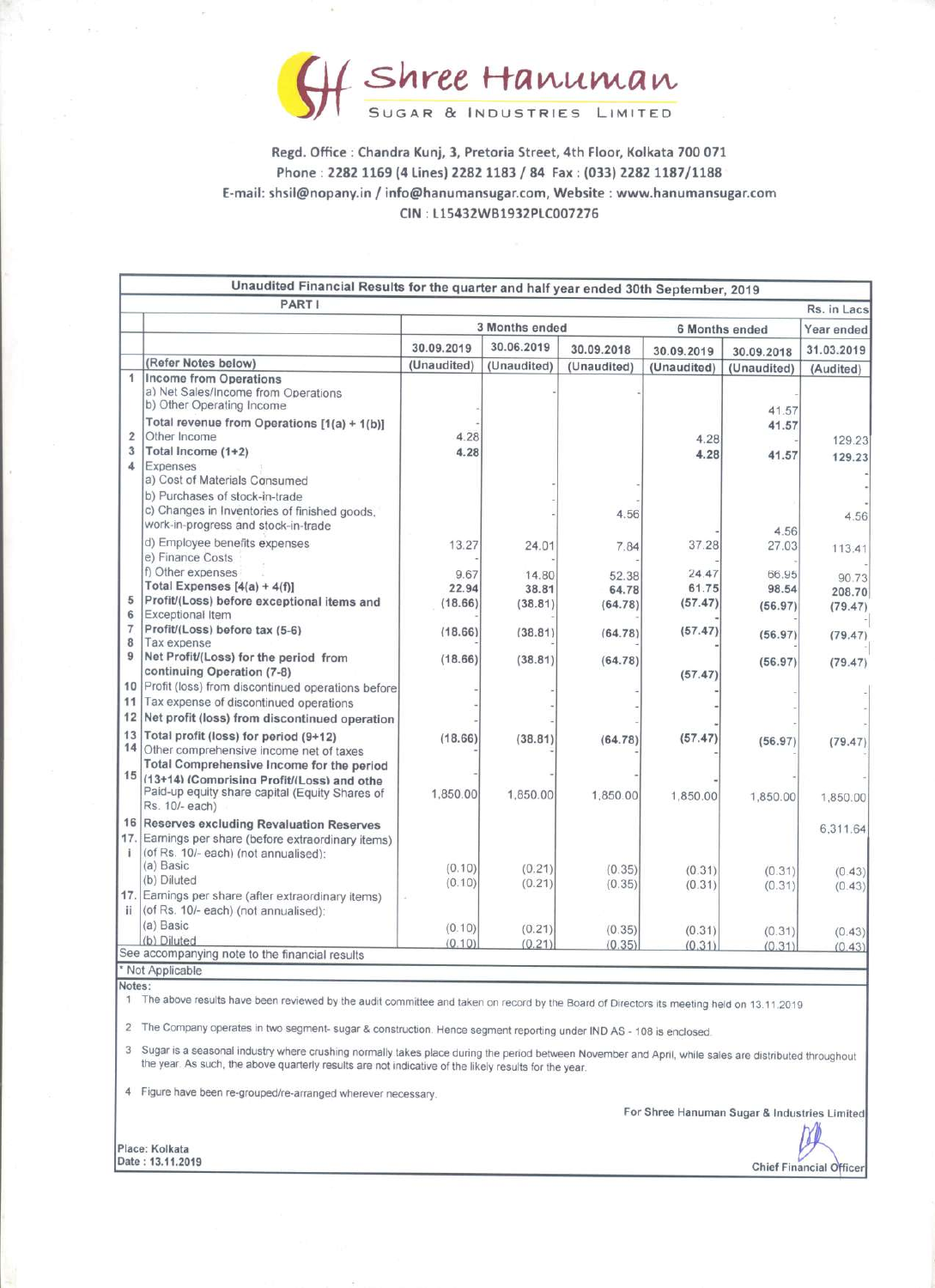

Regd. Office : Chandra Kunj, 3, Pretoria Street, 4th Floor, Kolkata 700 071 Phone : 2282 1169 (4 Lines) 2282 1183 / 84 Fax : (033) 2282 1187/1188 E-mail: shsil@nopany.in / info@hanumansugar.com, Website : www.hanumansugar.com Regd. Office : Chandra Kunj, 3, Pre<br>
Regd. Office : Chandra Kunj, 3, Pre<br>
Phone : 2282 1169 (4 Lines) 2282<br>
E-mail: shsil@nopany.in / info@hanuman<br>
CIN : L15432V CIN : L15432WB1932PLC007276

| <b>COL</b>                                                                                                         |                                                                             |                              |                            |                              |             |                          |  |
|--------------------------------------------------------------------------------------------------------------------|-----------------------------------------------------------------------------|------------------------------|----------------------------|------------------------------|-------------|--------------------------|--|
|                                                                                                                    |                                                                             |                              | Shree Hanuman              |                              |             |                          |  |
|                                                                                                                    | Regd. Office : Chandra Kunj, 3, Pretoria Street, 4th Floor, Kolkata 700 071 |                              | SUGAR & INDUSTRIES LIMITED |                              |             |                          |  |
| E-mail: shsil@nopany.in / info@hanumansugar.com, Website : www.hanumansugar.com                                    | Phone: 2282 1169 (4 Lines) 2282 1183 / 84 Fax: (033) 2282 1187/1188         |                              |                            |                              |             |                          |  |
|                                                                                                                    |                                                                             | CIN: L15432WB1932PLC007276   |                            |                              |             |                          |  |
| Unaudited Segment wise reporting of Revenue, Results and Capital Employed for the quarter and half year ended 30th |                                                                             | September, 2019              |                            |                              |             |                          |  |
| <b>Particulars</b>                                                                                                 | 30.09.2019                                                                  | 3 Months ended<br>30.06.2019 | 30.09.2018                 | 6 Months ended<br>30.09.2019 | 30.09.2018  | Year ended<br>31.03.2019 |  |
|                                                                                                                    | (Unaudited)                                                                 | (Unaudited)                  | (Unaudited)                | (Unaudited)                  | (Unaudited) | (Audited)                |  |
| 1. Segment Revenue<br>(Net Sale/Income from each segment)                                                          |                                                                             |                              |                            |                              |             |                          |  |
| (a) Segment - Sugar<br>(b) Segment - Construction                                                                  |                                                                             |                              |                            |                              |             |                          |  |
| (C) Others<br>Less: Inter Segment Revenue<br><b>Net Sales/Income from Operations</b>                               | 4.28                                                                        |                              |                            | 4.28                         | 41.57       | 129.23                   |  |
| 2. Segment Results<br>Profit/(Loss) before tax & interest &<br>depreciation<br>from each Segment                   | 4.28                                                                        | ٠                            | ٠                          | 4.28                         | 41.57       | 129.23                   |  |
| (a) Segment - Sugar<br>(b) Segment - Construction<br>(C) Others                                                    | (18.66)                                                                     | (38.81)                      | (64.78)                    | (57.47)                      | (56.97)     | (79.47)                  |  |
| Less: Finance Costs                                                                                                |                                                                             |                              |                            |                              |             |                          |  |
| Less: Depreciation and amortisation expenses<br>Add: Finance Income                                                |                                                                             |                              |                            |                              |             |                          |  |
| Total Profit/(Loss) before tax                                                                                     | (18.66)                                                                     | (38.81)                      | (64.78)                    | (57.47)                      | (56.97)     | (79.47)                  |  |
| Less: Tax<br><b>Total Profit after tax</b>                                                                         | (18.66)                                                                     | (38.81)                      | (64.78)                    | (57.47)                      | (56.97)     | (79.47)                  |  |
| 3. Capital Employed                                                                                                |                                                                             |                              |                            |                              |             |                          |  |
| (Segment Assets - Segment Liabilities)                                                                             |                                                                             |                              |                            |                              |             |                          |  |
| (a) Segment - Sugar<br>(b) Segment - Construction                                                                  | 7,580.89                                                                    | 7,599.54                     | 7,660.86                   | 7,580.89                     | 7,660.86    | 7,638.36                 |  |
|                                                                                                                    | 966.83                                                                      | 966.83                       | 966.83                     | 966.83                       | 966.83      | 966 83                   |  |

For Shree Hanuman Sugar & Industries Limited



 Date : 13.11.2019 Place: Kolkata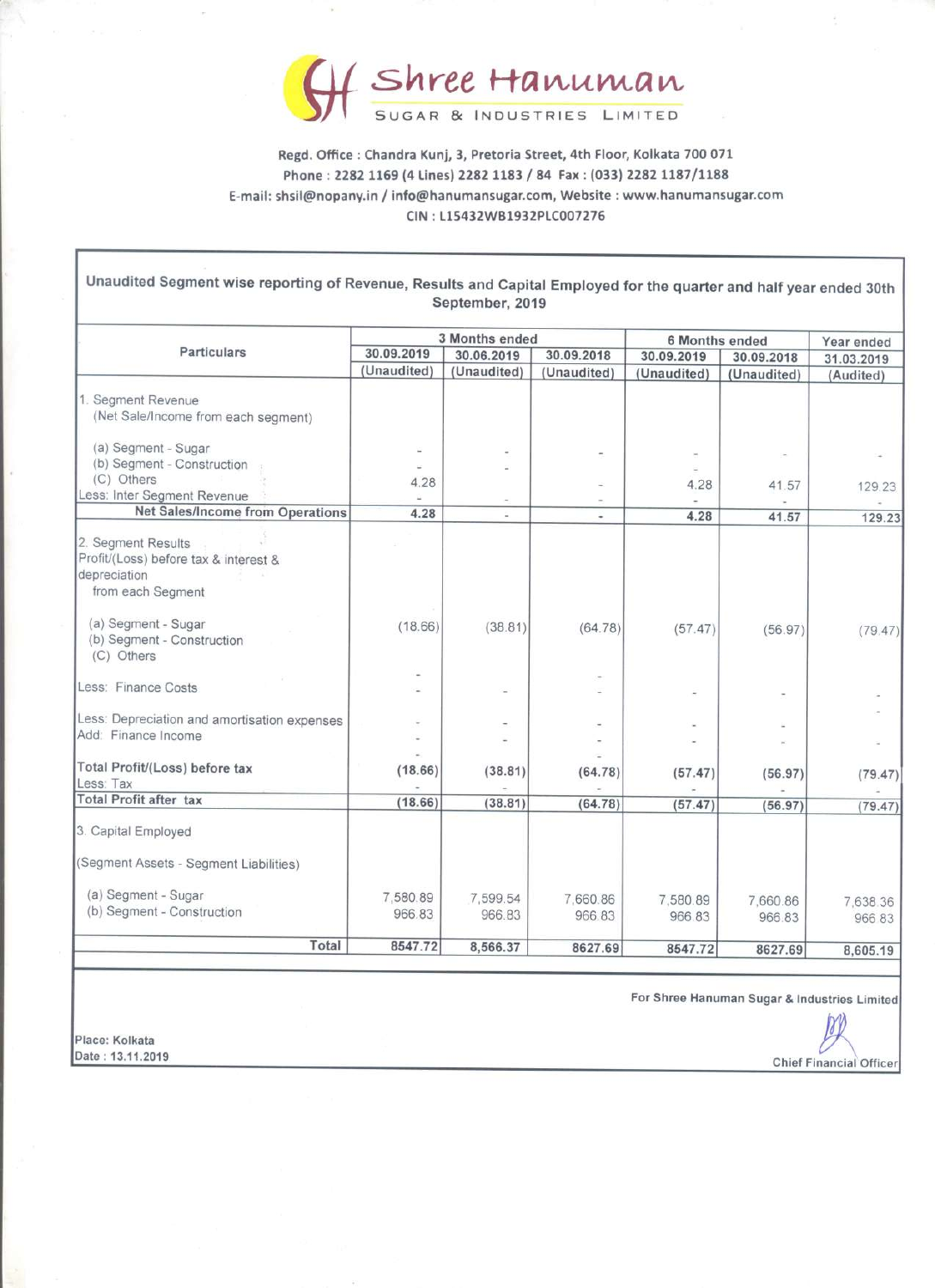

Regd. Office : Chandra Kunj, 3, Pretoria Street, 4th Floor, Kolkata 700 071 Phone : 2282 1169 (4 Lines) 2282 1183 / 84 Fax : (033) 2282 1187/1188 E-mail: shsil@nopany.in / info@hanumansugar.com, Website : www.hanumansugar.com **SAYE** CIN : L15432WB1932PLC007276 **SAYE SAYE** 

|   | Shree Hanuman<br>Regd. Office: Chandra Kunj, 3, Pretoria Street, 4th Floor, Kolkata 700 071               |                      |                      |
|---|-----------------------------------------------------------------------------------------------------------|----------------------|----------------------|
|   |                                                                                                           |                      |                      |
|   |                                                                                                           |                      |                      |
|   | Phone: 2282 1169 (4 Lines) 2282 1183 / 84 Fax: (033) 2282 1187/1188                                       |                      |                      |
|   | E-mail: shsil@nopany.in / info@hanumansugar.com, Website : www.hanumansugar<br>CIN: L15432WB1932PLC007276 |                      |                      |
|   |                                                                                                           |                      |                      |
|   |                                                                                                           |                      |                      |
|   | <b>Standalone Statement of Assets &amp; Liabilities</b>                                                   |                      | Rs. (in lakhs)       |
|   |                                                                                                           | As at<br>30.09.2019  | As at 31.03.2019     |
|   |                                                                                                           | (Unaudited)          | (Audited)            |
| A | <b>ASSETS</b><br>1 Non-current Assets                                                                     |                      |                      |
|   | (a) Plant, Property and equipments                                                                        | 9,716.87             | 9,716.15             |
|   | (b) Capital work-in-progress<br>(c) Intangible asstes                                                     | 2,354.53             | 2,354.53             |
|   | (d) Financial asstes                                                                                      |                      |                      |
|   | (i) Investments<br>(ii) Loans                                                                             | 576.73<br>10.11      | 576.73<br>10.11      |
|   | Sub-total - Non-current Assets                                                                            | 12,658.24            | 12,657.52            |
|   | 2 Current Assets<br>(a) Inventories<br>(b) Fiancial asstes                                                | 1,032.87             | 1,032.87             |
|   | (i) Trade receivables<br>(ii) Cash and cash equivalents                                                   | 47.99                | 1.46<br>2.05         |
|   | (iii) Other balance with bank                                                                             | 14.04                | 38.52                |
|   | (iv) Other Financial Assets                                                                               | 81.95                | 81.95                |
|   | (c) Other current assets                                                                                  | 2,128.89             | 2,072.84             |
|   | Sub-total - Current Assets                                                                                | 3,305.74             | 3,229.69             |
| B | <b>TOTAL - ASSETS</b><br><b>EQUITY AND LIABILITIES</b>                                                    | 15,963.98            | 15,887.21            |
|   | 1 Equity                                                                                                  |                      |                      |
|   | (a) Equity share capital<br>(b) Other equity                                                              | 1,850.00<br>6,697.72 | 1,850.00<br>6,755.19 |
|   | Sub-total - Total Equity                                                                                  | 8,547.72             | 8,605.19             |
|   | 2 Non-current Liabilities                                                                                 |                      |                      |
|   | (a) Fiancial Liabilities                                                                                  |                      |                      |
|   | (b) Provisions<br>(c) Other liabilities                                                                   |                      |                      |
|   | Sub-total - Non-current Liabilities                                                                       |                      |                      |
|   | <b>3 Current Liabilities</b><br>(a) Fiancial Liabilities                                                  |                      |                      |
|   | (i) Borrowings                                                                                            | 3,760.88             | 3,703.99             |
|   | (ii) Trade Payables<br>(iii) Other financial liabilities                                                  | 1,118.61<br>320.41   | 1,026.33<br>320.41   |
|   | (b) Other current liabilities                                                                             | 1,791.44             | 1.806.37             |
|   | (c) Current tax liabilities                                                                               | 424.92               | 424.92               |
|   | Sub-total - Current Liabilities                                                                           | 7,416.26             | 7,282.02             |
|   | TOTAL - EQUITY AND LIABILITIES                                                                            | 15,963.98            | 15,887.21            |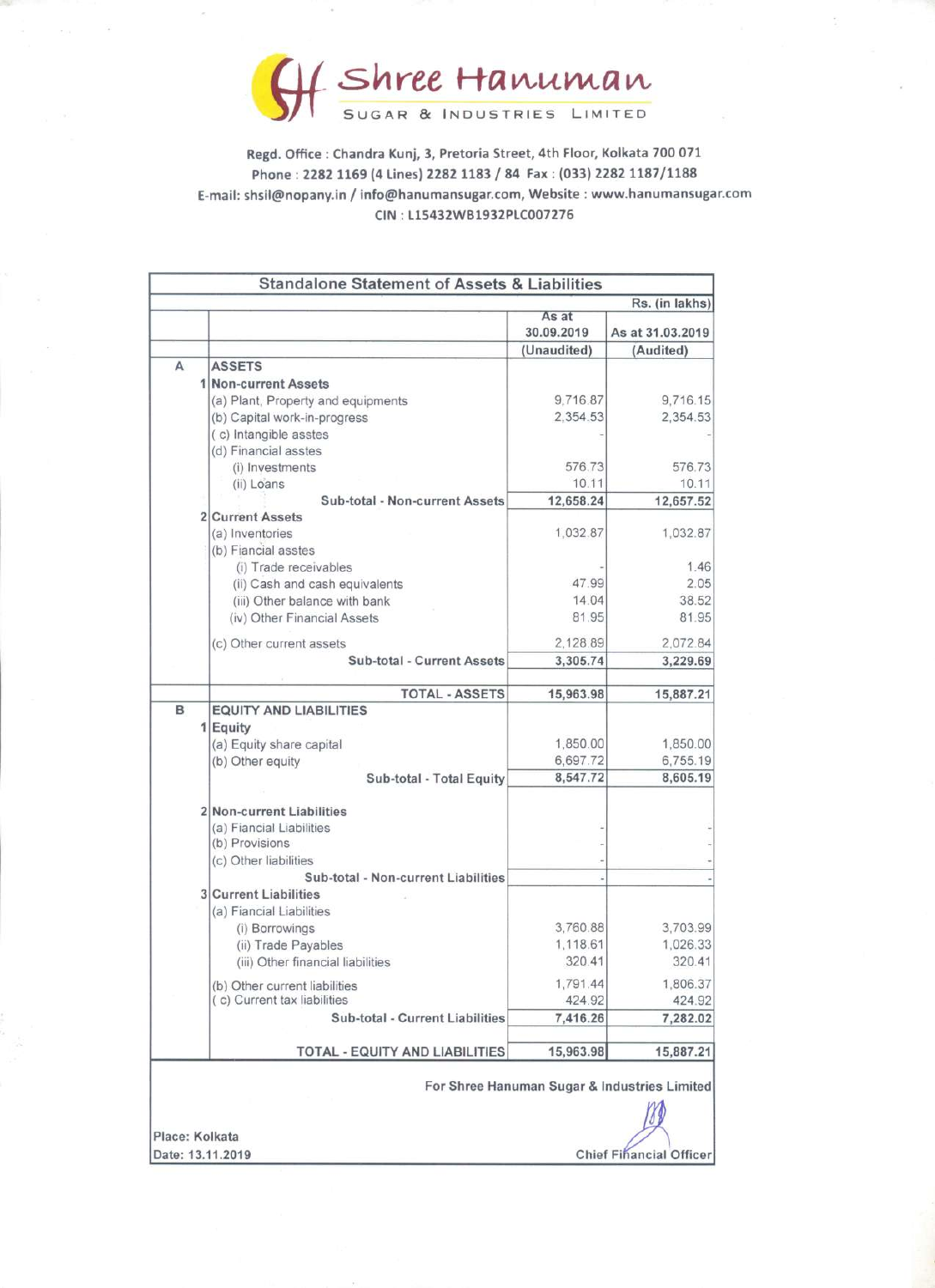

Regd. Office : Chandra Kunj, 3, Pretoria Street, 4th Floor, Kolkata 700 071 Phone : 2282 1169 (4 Lines) 2282 1183 / 84 Fax : (033) 2282 1187/1188 E-mail: shsil@nopany.in / info@hanumansugar.com, Website : www.hanumansugar.com **Shree**<br>
Sugar &<br>
Regd. Office : Chandra Kunj, 3,<br>
Phone : 2282 1169 (4 Lines) 22<br>
E-mail: shsil@nopany.in / info@hanum<br>
CIN : L1543 CIN : L15432WB1932PLC007276 **SHIPPE HAMUMAN**<br>
SUGAR & INDUSTRIES LIMITED<br>
Regd. Office : Chandra Kunj, 3, Pretoria Street, 4th Floor, Kolkata 700 071<br>
Phone : 2282 1169 (4 Lines) 2282 1183 / 84 Fax : (033) 2282 1187/1188<br>
mail: shsil@nopany.in / info

| f Shree Hanuman                                                                                                                                        |                                              |       |                 |                   |  |
|--------------------------------------------------------------------------------------------------------------------------------------------------------|----------------------------------------------|-------|-----------------|-------------------|--|
| SUGAR & INDUSTRIES LIMITED                                                                                                                             |                                              |       |                 |                   |  |
| Regd. Office: Chandra Kunj, 3, Pretoria Street, 4th Floor, Kolkata 700 071                                                                             |                                              |       |                 |                   |  |
| Phone: 2282 1169 (4 Lines) 2282 1183 / 84 Fax: (033) 2282 1187/1188<br>E-mail: shsil@nopany.in / info@hanumansugar.com, Website : www.hanumansugar.com |                                              |       |                 |                   |  |
|                                                                                                                                                        | CIN: L15432WB1932PLC007276                   |       |                 |                   |  |
|                                                                                                                                                        |                                              |       |                 |                   |  |
| Cash Flow Statement for the Period ended 30th September, 2019                                                                                          |                                              |       |                 |                   |  |
|                                                                                                                                                        |                                              |       |                 | (Amount in Lakhs) |  |
| <b>PARTICULARS</b><br>A. CASH FLOW FROM OPERATING ACTIVITIES                                                                                           | As at 30.09.2019                             |       |                 | As at 30.09.2018  |  |
| Net Profit Before Tax                                                                                                                                  | (57.47)                                      |       | (56.97)         |                   |  |
|                                                                                                                                                        |                                              |       |                 |                   |  |
| <b>ADJUSTMENT FOR</b><br>Depreciation                                                                                                                  |                                              |       |                 |                   |  |
| OPERATING PROFIT BEFORE WORKING CAPITAL CHANGES                                                                                                        | (57.47)                                      |       | (56.97)         |                   |  |
| <b>ADJUSTMENT FOR</b><br>Trade and Other Receivable                                                                                                    | 1.46                                         |       |                 |                   |  |
| Inventories                                                                                                                                            |                                              |       | 4.56            |                   |  |
| Loans & Advances                                                                                                                                       |                                              |       |                 |                   |  |
| Borrowings<br>Trade Payables                                                                                                                           | 56.89<br>92.28                               |       | 151.75<br>94.27 |                   |  |
| Other Current Liabilities                                                                                                                              | (14.93)                                      |       | (247.32)        |                   |  |
| Other Current assets<br><b>CASH GENERATED FROM OPERATIONS</b>                                                                                          | (56.05)                                      |       | 37.30           |                   |  |
| NET CASH FROM OPERATING ACTIVITIES BEFORE TAXES PAID                                                                                                   | 79.65                                        |       | 40.56           |                   |  |
| Taxes Paid During The Year                                                                                                                             |                                              |       |                 |                   |  |
| NET CASH FROM OPERATING ACTIVITIES<br>(A)                                                                                                              | 22.18                                        |       | (16.41)         |                   |  |
| <b>B. CASH FLOW FROM INVESTING ACTIVITIES</b>                                                                                                          |                                              |       |                 |                   |  |
| Purchase Of Fixed Assets                                                                                                                               | (0.72)                                       |       | (0.07)          |                   |  |
| Sale of Fixed Assets                                                                                                                                   |                                              |       |                 |                   |  |
| NET CASH USED IN INVESTING ACTIVITIES<br>(B)                                                                                                           | (0.72)                                       |       | (0.07)          |                   |  |
| C. CASH FLOW FROM FINANCING ACTIVITIES                                                                                                                 |                                              |       |                 |                   |  |
| Repayment of Long Term Borrowings                                                                                                                      |                                              |       |                 |                   |  |
| NET CASH USED IN FINANCING ACTIVITIES (C)                                                                                                              | ÷                                            |       | ¥               |                   |  |
| D. NET INCREASED/(DECREASE) IN CASH & CASH EQUIVALENT<br>$(A+B+C)$                                                                                     |                                              | 21.46 |                 | (16.48)           |  |
|                                                                                                                                                        |                                              |       |                 |                   |  |
| Cash and Cash Equivalents at the beginning of the period                                                                                               |                                              | 40.57 |                 | 32.14             |  |
| Cash and Cash Equivalents at the end of the period                                                                                                     |                                              | 62.03 |                 | 15.66             |  |
|                                                                                                                                                        | For Shree Hanuman Sugar & Industries Limited |       |                 |                   |  |
|                                                                                                                                                        |                                              |       |                 |                   |  |
| Place: Kolkata                                                                                                                                         |                                              |       |                 |                   |  |
| Date: 13.11.2019<br><b>Chief Financial Officer</b>                                                                                                     |                                              |       |                 |                   |  |